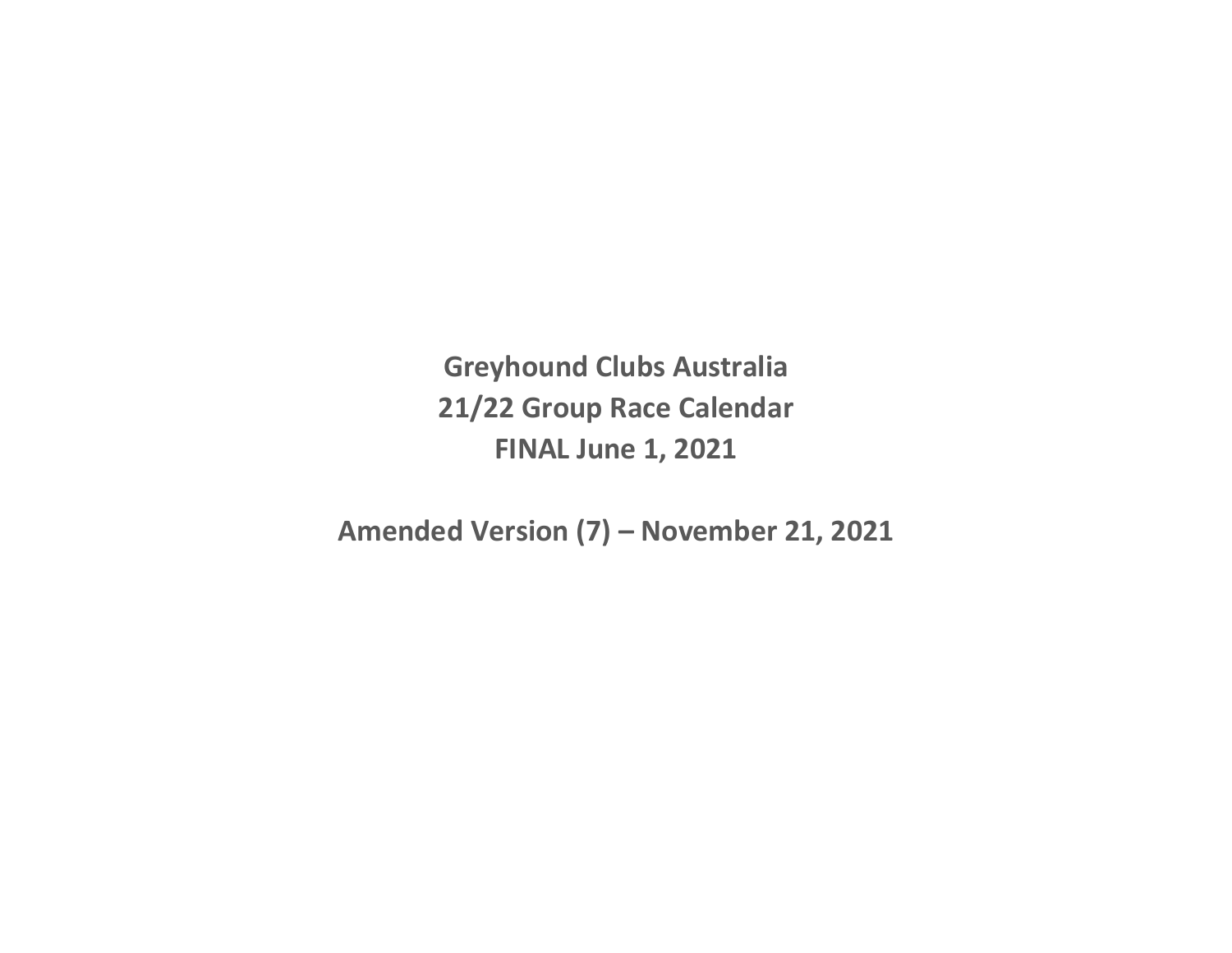July 2021

| <b>Monday</b> | <b>Tuesday</b> | Wednesday                                                                                | <b>Thursday</b>                                                                                                                                                                                            | Friday                                                                                    | Saturday                                                                                                  | Sunday                                                                  |
|---------------|----------------|------------------------------------------------------------------------------------------|------------------------------------------------------------------------------------------------------------------------------------------------------------------------------------------------------------|-------------------------------------------------------------------------------------------|-----------------------------------------------------------------------------------------------------------|-------------------------------------------------------------------------|
|               |                |                                                                                          | $\mathbf{1}$<br><b>BGRC Albion Park Brisbane</b><br>Cup 520m Heats (G1)<br><b>BGRC Albion Park</b><br>Queensland Cup 710m Heats<br>(G1)<br><b>SGRC Sandown Park</b><br>McKenna Memorial 595m<br>Heats (G2) | $\overline{2}$<br><b>GWA Mandurah Middle</b><br>Distance Challenge 647m<br>Heats (Listed) | 3<br>GWA Cannington The Westchase<br>520m Heats (Listed)                                                  | 4                                                                       |
| 5             | 6              | $\overline{7}$<br><b>Grafton GRC</b><br>Grafton Maiden 407m (Listed)<br>Heats on June 28 | 8<br><b>BGRC Albion Park Brisbane</b><br>Cup 520m FINAL (G1)<br><b>BGRC Albion Park</b><br>Queensland Cup 710m FINAL<br>(G1)<br><b>SGRC Sandown Park</b><br>McKenna Memorial 595m<br>FINAL (G2)            | 9<br><b>GWA Mandurah Middle</b><br>Distance Challenge 647m<br>FINAL (Listed)              | 10<br><b>GWA Cannington The</b><br>Westchase 520m FINAL<br>(Listed)                                       | 11                                                                      |
| 12            | 13             | 14                                                                                       | 15                                                                                                                                                                                                         | 16                                                                                        | 17<br><b>MGRA The Meadows Maturity</b><br>Classic 525m Heats (G1)<br>MGRA The Fireball Heats 725m<br>(G3) | 18                                                                      |
| 19            | 20             | 21                                                                                       | 22                                                                                                                                                                                                         | 23                                                                                        | 24<br><b>MGRA The Meadows Maturity</b><br>Classic 525m FINAL(G1)<br>MGRA The Fireball FINAL 725m<br>(G3)  | 25<br>Darwin GA of the NT Chief<br>Ministers Cup 537m Heats<br>(Listed) |
| 26            | 27             | 28                                                                                       | 29                                                                                                                                                                                                         | 30<br>Warragul GRC St. Leger 460m<br>Heats (G3)                                           | 31                                                                                                        |                                                                         |

NSW National Straight Heats and Final (Richmond), VIC National Straight Heats and Final (Healesville), SA National Straight Heats and Final (Murray Bridge), Qld National Straight Heats and Final (Capalaba) – events postpon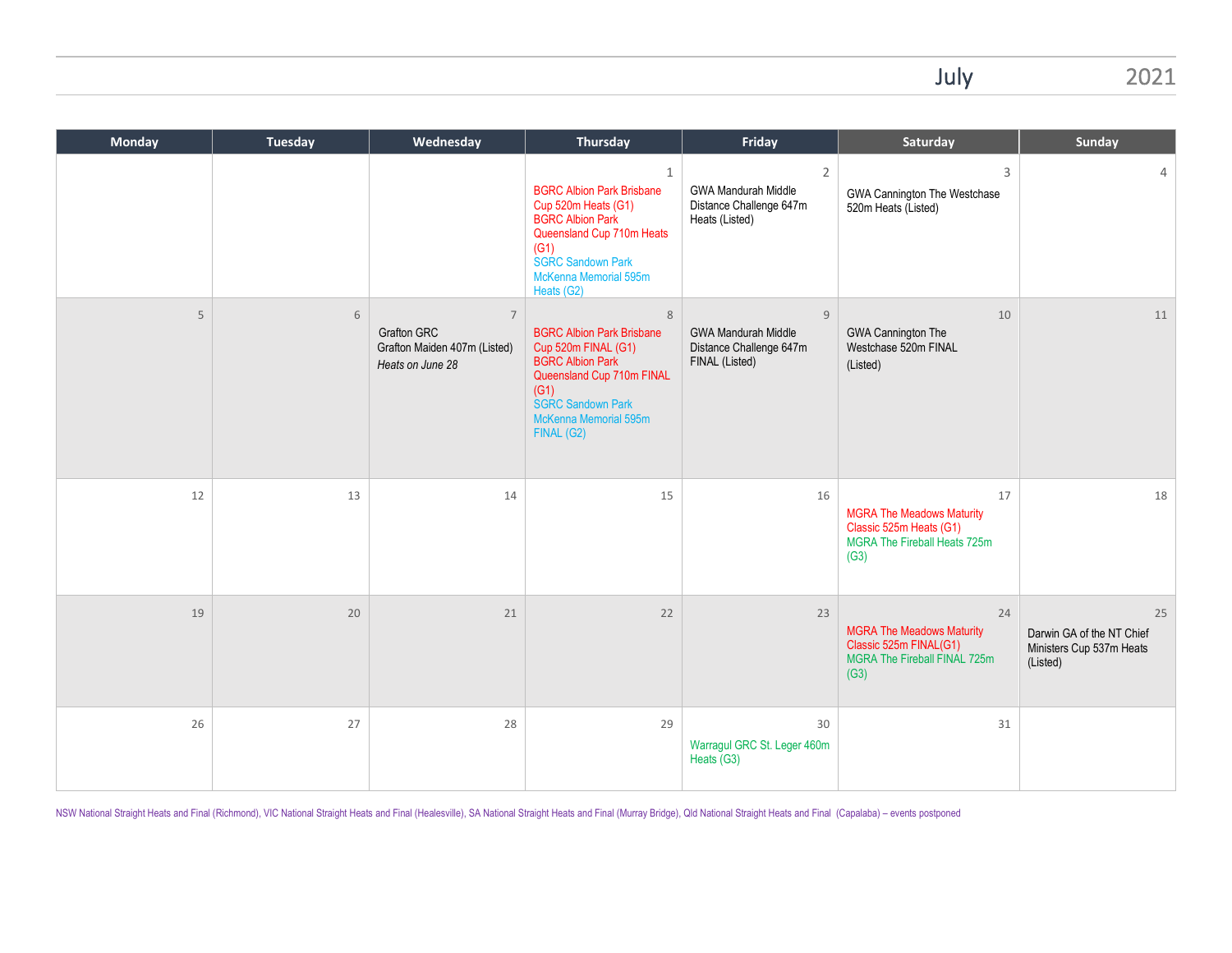### August 2021

| <b>Monday</b>  | <b>Tuesday</b> | Wednesday                                                         | Thursday                                                                                                                                                                                                                                                                                                                                                                                                                                                                                                  | Friday                                                              | Saturday                                                                                                                                                                                                    | Sunday                                                                 |
|----------------|----------------|-------------------------------------------------------------------|-----------------------------------------------------------------------------------------------------------------------------------------------------------------------------------------------------------------------------------------------------------------------------------------------------------------------------------------------------------------------------------------------------------------------------------------------------------------------------------------------------------|---------------------------------------------------------------------|-------------------------------------------------------------------------------------------------------------------------------------------------------------------------------------------------------------|------------------------------------------------------------------------|
|                |                |                                                                   |                                                                                                                                                                                                                                                                                                                                                                                                                                                                                                           |                                                                     |                                                                                                                                                                                                             | 1<br>Darwin GA of the NT Chief<br>Ministers Cup 537m FINAL<br>(Listed) |
| $\overline{2}$ | $\mathfrak{Z}$ | $\overline{4}$                                                    | 5<br><b>SA National Sprint Heats (Murray</b><br>Bridge)<br><b>QLD National Sprint Heats (Albion</b><br>Park)<br><b>TAS National Sprint Heats</b><br>(Launceston)                                                                                                                                                                                                                                                                                                                                          | 6                                                                   | $\overline{7}$<br><b>VIC National Sprint Heats</b><br>(Meadows)NSW National Sprint<br>Heats (Wentworth Park)<br><b>WA National Sprint Heats</b><br>(Cannington)<br>Warragul GRC St. Leger 460m<br>FINAL(G3) | 8<br>Darwin GA of the NT Darwin<br>Cup 537m Heats (G3)                 |
| 9              | 10             | 11                                                                | 12<br><b>SA National Sprint &amp; Distance</b><br><b>FINALS (Murray Bridge)</b><br><b>QLD National Sprint &amp; Distance</b><br><b>FINALS (Albion Park)</b><br><b>VIC National Sprint &amp; Distance</b><br><b>FINALS (Meadows)</b><br><b>TAS National Sprint &amp; Distance</b><br>FINAL (Launceston)<br><b>WA National Sprint &amp; Distance</b><br><b>FINAL (Cannington)</b><br><b>NSW National Sprint &amp; Distance</b><br>FINAL (Wentworth Park)<br>NZ National Sprint & Distance<br>(Christchurch) | 13<br>Cranbourne GRC Cranbourne<br>Puppy Classic 520m Heats<br>(G3) | 14                                                                                                                                                                                                          | 15<br>Darwin GA of the NT Darwin<br>Cup 537m FINAL (G3)                |
| 16             | 17             | 18                                                                | 19                                                                                                                                                                                                                                                                                                                                                                                                                                                                                                        | 20                                                                  | 21<br>Cranbourne GRC Cranbourne<br>Puppy Classic 520m FINAL (3)<br><b>GWA Cannington The Peter</b><br>Thomas 520m Heats (Listed)                                                                            | 22                                                                     |
| 23             | 24             | 25<br><b>MGRA Speed Star Series</b><br>(515m, 595m, 715m)<br>(G3) | 26                                                                                                                                                                                                                                                                                                                                                                                                                                                                                                        | 27                                                                  | 28<br><b>GWA Cannington The Peter</b><br>Thomas 520m FINAL (Listed)                                                                                                                                         | 29                                                                     |
| 30             | 31             |                                                                   |                                                                                                                                                                                                                                                                                                                                                                                                                                                                                                           |                                                                     |                                                                                                                                                                                                             |                                                                        |

GCA/MGRA National Sprint (525m) & Distance (725m) Championship (G1) – Scheduled for August 28 – event cancelled.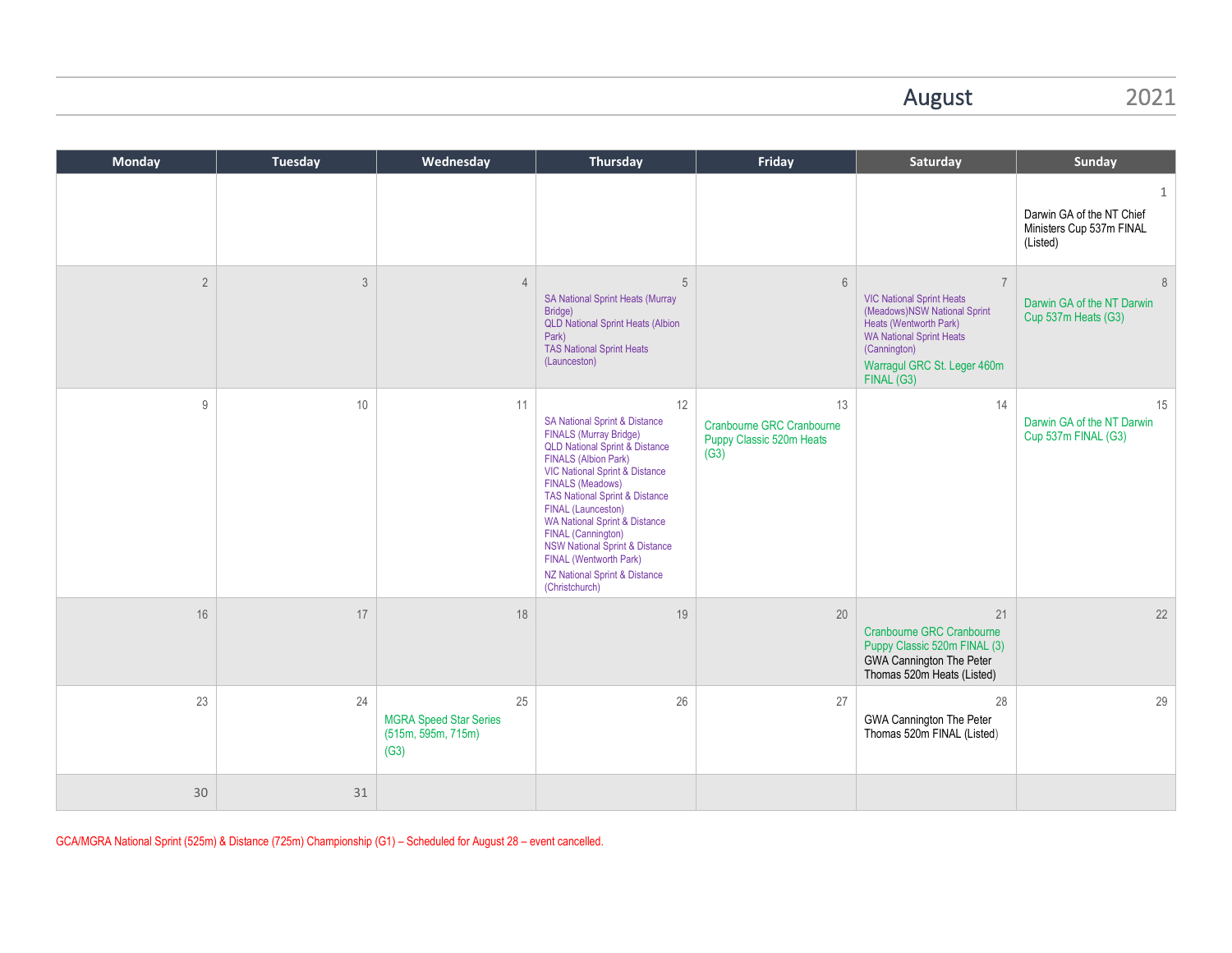#### September 2021

| <b>Monday</b> | <b>Tuesday</b> | Wednesday    | <b>Thursday</b>                                                                                                           | Friday                                                                                       | Saturday                                                                                                                      | Sunday                                                          |
|---------------|----------------|--------------|---------------------------------------------------------------------------------------------------------------------------|----------------------------------------------------------------------------------------------|-------------------------------------------------------------------------------------------------------------------------------|-----------------------------------------------------------------|
|               |                | $\mathbf{1}$ | $\overline{2}$                                                                                                            | $\mathsf{3}$<br><b>Townsville GRC Townsville</b><br>Cup 498m Heats (G3 - G2<br>prize money)) | 4<br><b>MGRA The Meadows TopCat</b><br>Video Cup 725m Heats (G3)<br><b>GWA Cannington Spring Gift</b><br>520m Heats (Listed)  | 5<br><b>Healesville GRC Healesville</b><br>Cup 350m Heats (G2)  |
| 6             | $\overline{7}$ | $\,8\,$      | $\overline{9}$<br><b>GRSA Angle Park SA Oaks</b><br>Heats 530m (G3)<br><b>GRSA Angle Park SA Derby</b><br>Heats 530m (G3) | 10<br><b>Townsville GRC Townsville</b><br>Cup 498m FINAL (G3 - G2<br>prize money))           | 11<br><b>MGRA The Meadows TopCat</b><br>Video Cup 725m FINAL (G3)<br><b>GWA Cannington Spring Gift</b><br>520m FINAL (Listed) | 12<br><b>Healesville GRC Healesville</b><br>Cup 350m FINAL (G2) |
| 13            | 14             | 15           | 16<br><b>GRSA Angle Park SA Oaks</b><br>FINAL 530m (G3)<br><b>GRSA Angle Park SA Derby</b><br>FINAL 530m (G3)             | 17                                                                                           | 18<br>GWA Cannington WA Bred<br>Championship 520m Heats<br>(Listed)                                                           | 19                                                              |
| 20            | 21             | 22           | 23                                                                                                                        | 24                                                                                           | 25<br>GWA Cannington WA Bred<br>Championship 520m Final<br>(Listed)                                                           | 26                                                              |
| 27            | 28             | 29           | 30<br><b>GRSA Angle Park Adelaide</b><br>Cup 530m Heats (G1)                                                              |                                                                                              |                                                                                                                               |                                                                 |

GRNSW MDC Regional events, City qualifiers, Semi Finals and GRAND FINAL – scheduled for September 25 – postponed to a date to be determined GRNSW Young Stars Heats and FINAL - scheduled for September 25 – postponed to a date to be determined Note: MDC and associated events highlighted but the events have not been Group classified.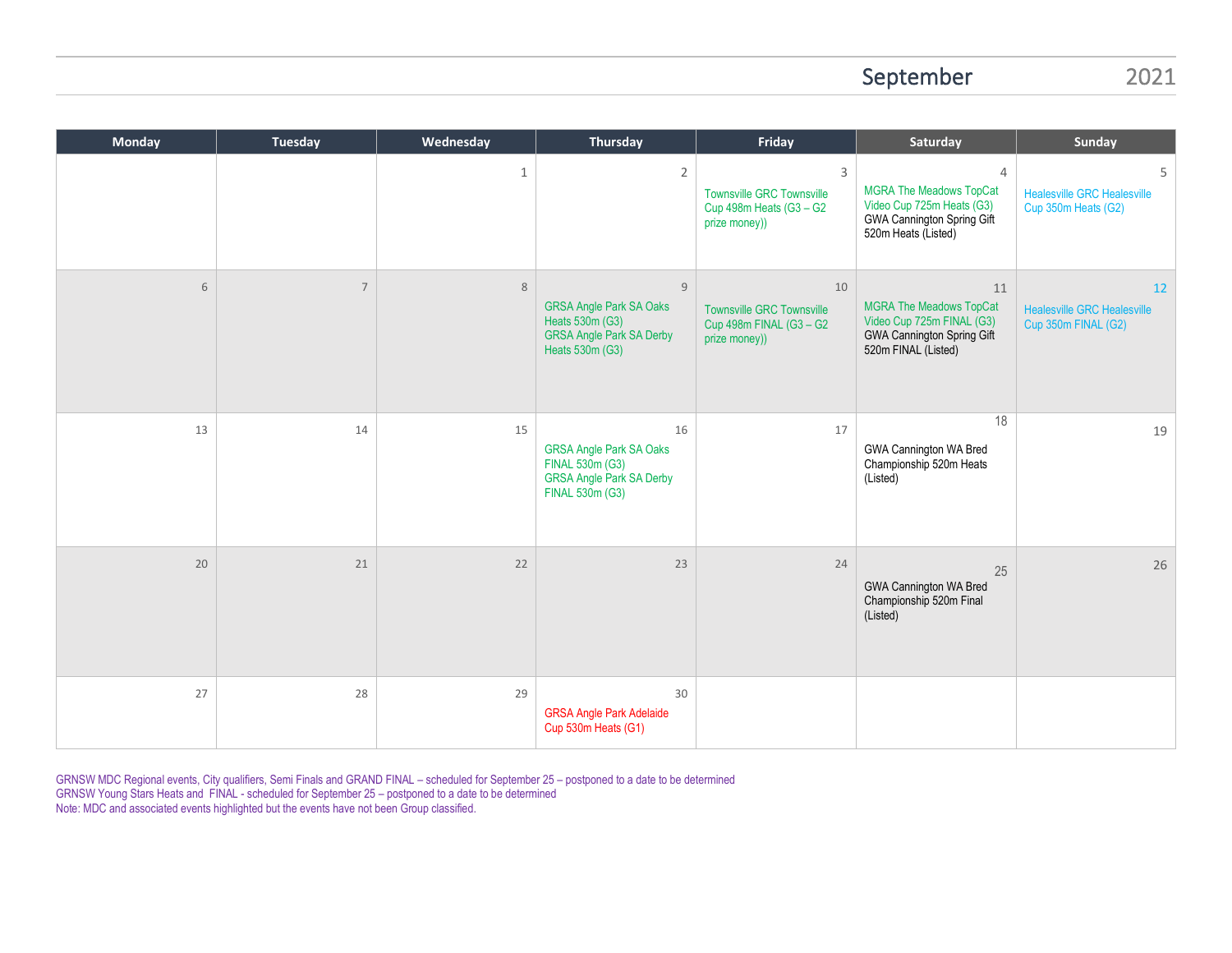October 2021

| <b>Monday</b>                                                                                                                                    | <b>Tuesday</b>                                        | Wednesday                                                                                                                                                                                                   | Thursday                                              | Friday                                                                                                                                                        | Saturday                                                                                                                                                                                                                                                                                                                                                                                     | <b>Sunday</b>                                                                                |
|--------------------------------------------------------------------------------------------------------------------------------------------------|-------------------------------------------------------|-------------------------------------------------------------------------------------------------------------------------------------------------------------------------------------------------------------|-------------------------------------------------------|---------------------------------------------------------------------------------------------------------------------------------------------------------------|----------------------------------------------------------------------------------------------------------------------------------------------------------------------------------------------------------------------------------------------------------------------------------------------------------------------------------------------------------------------------------------------|----------------------------------------------------------------------------------------------|
|                                                                                                                                                  |                                                       |                                                                                                                                                                                                             |                                                       | $\mathbf{1}$<br>THE GARDENS<br>BlackTop 515m Heats (G2)<br><b>GWA Mandurah Mandurah</b><br>Cup Heats 490m (G3)                                                | $\overline{2}$                                                                                                                                                                                                                                                                                                                                                                               | 3<br>Capalaba GRC Capalaba Cup<br>366m Heats G3)                                             |
| $\overline{4}$                                                                                                                                   | 5                                                     | $6\overline{6}$<br><b>NSW GBOTA Wentworth Park</b><br>Sydney Cup Heats 720m (G2 -<br>G1 prizemoney))<br><b>GRNSW Masters Meteor Heats</b><br><b>MGRA The Meadows GRV</b><br>Great Chase 525m heats<br>(G3R) | $\overline{7}$                                        | 8<br><b>GRSA Angle Park Adelaide</b><br>Cup 530m FINAL (G1)<br>THE GARDENS BlackTop<br>515m FINAL (G2)<br><b>GWA Mandurah Mandurah</b><br>Cup FINAL 490m (G3) | $\mathsf{q}$<br><b>NSW GBOTA Wentworth Park</b><br><b>Peter Mosman Opal Heats</b><br>520m (G1)<br><b>NSW GBOTA Wentworth Park</b><br>Vic Peters 520m Heats (G1)<br>Bendigo GRC Bendigo Cup<br>425m Heats (G2)                                                                                                                                                                                | 10<br>Capalaba GRC<br>Capalaba Cup 366m FINAL<br>(G3)                                        |
| 11                                                                                                                                               | 12                                                    | 13<br><b>MGRA The Meadows GRV</b><br>Great Chase 525m semi-final<br>(G3R)                                                                                                                                   | 14                                                    | 15                                                                                                                                                            | 16<br><b>NSW GBOTA Wentworth Park</b><br>Peter Mosman Opal FINAL<br>520m (G1)<br><b>NSW GBOTA Wentworth Park</b><br>Vic Peters 520m FINAL (G1)<br><b>NSW GBOTA Wentworth Park</b><br>Sydney Cup FINAL 720m (G2<br>- G1 prizemoney)<br><b>GRNSW Masters Meteor</b><br><b>FINAL</b><br><b>Bendigo GRC Bendigo Cup</b><br>425m FINAL (G2)<br><b>GWA Cannington All Stars</b><br>520m Heats (G2) | 17<br><b>GGRC Goulburn Cup 440m</b><br>Heats (G3)                                            |
| 18<br><b>GRSA Gawler Gold Cup Heats</b><br>531m (G3)<br><b>NSW GBOTA Maitland Future</b><br>Stars Maiden 400m Heats<br>(Listed)                  | 19<br><b>NSW GBOTA Lismore Cup</b><br>520m Heats (G2) | 20<br><b>MGRA The Meadows GRV</b><br>Great Chase 525m FINAL<br>(G3R)                                                                                                                                        | 21<br><b>BGRC Rising Stars 520m</b><br>Heats (Listed) | 22<br><b>Cranbourne GRC Cranbourne</b><br>Cup 520m Heats (G2)                                                                                                 | 23<br><b>MGRA The Meadows Hume</b><br>Cup Heats 600m (G1)<br><b>GWA Cannington All Stars</b><br>520m FINAL (G2)                                                                                                                                                                                                                                                                              | 24<br><b>GGRC Goulburn Cup 440m</b><br>FINAL (G3)<br>GRSA Gawler Gold Cup 531m<br>FINAL (G3) |
| 25<br><b>Shepparton GRC Northern</b><br>Districts Cup 450m Heats (3R)<br><b>NSW GBOTA Maitland Future</b><br>Stars Maiden 400m FINAL<br>(Listed) | 26<br><b>NSW GBOTA Lismore Cup</b><br>520m FINAL (G2) | 27                                                                                                                                                                                                          | 28<br>BGRC Rising Stars 520m<br>FINAL (Listed)        | 29                                                                                                                                                            | 30<br><b>Cranbourne GRC Cranbourne</b><br>Cup 520m FINAL (G2)<br>Shepparton GRC Northern<br>Districts Cup 450m FINAL (3R)                                                                                                                                                                                                                                                                    | 31                                                                                           |

Note: Masters Meteor highlighted but not Group Classified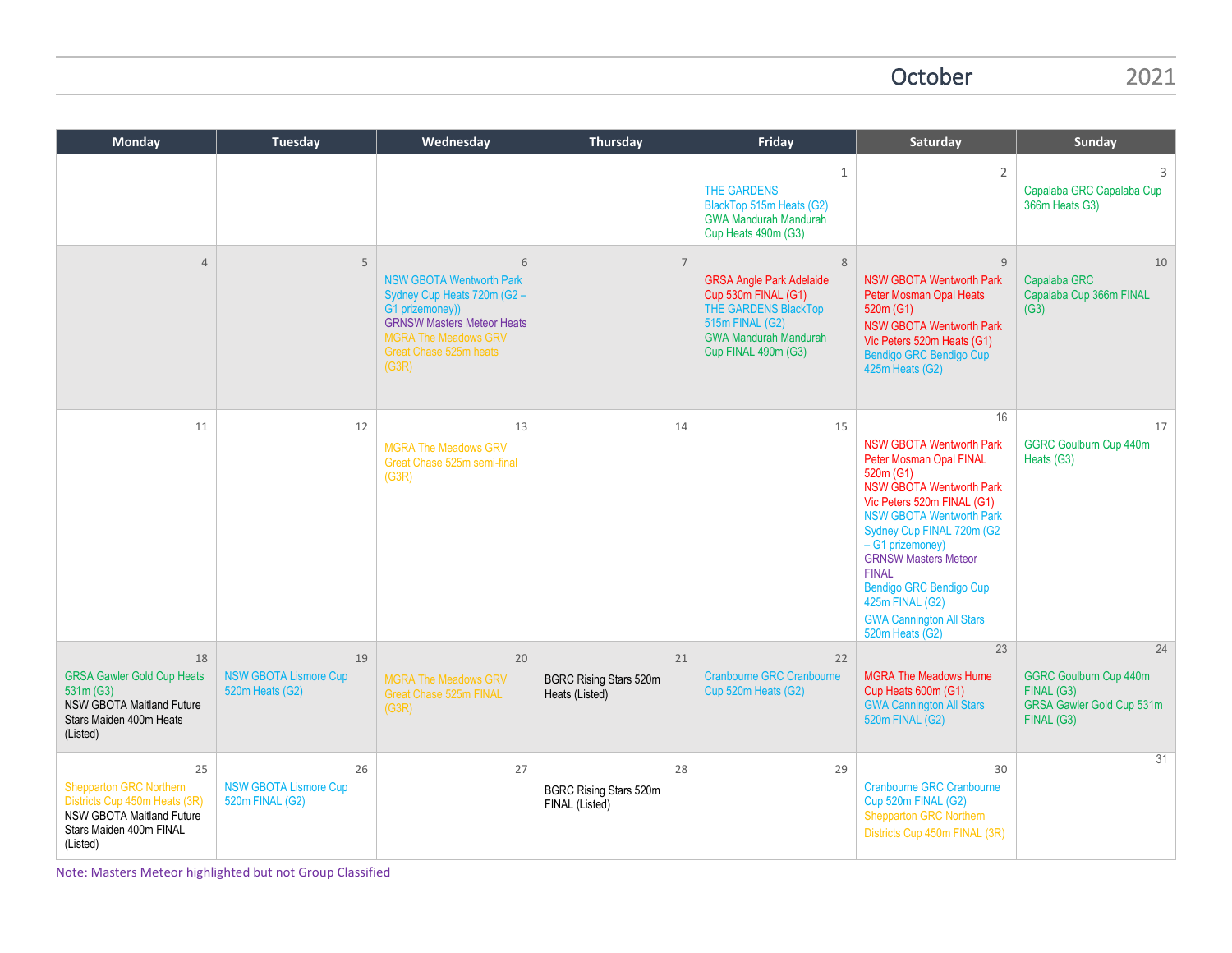#### November 2021

| <b>Monday</b>                                                                                                         | <b>Tuesday</b>                                         | Wednesday | Thursday                                                                                                                                                                                                                                                   | Friday                                                                                                                                                                                                                                                                                                                                                                                                 | Saturday                                                                                                                                                                                                                           | <b>Sunday</b> |
|-----------------------------------------------------------------------------------------------------------------------|--------------------------------------------------------|-----------|------------------------------------------------------------------------------------------------------------------------------------------------------------------------------------------------------------------------------------------------------------|--------------------------------------------------------------------------------------------------------------------------------------------------------------------------------------------------------------------------------------------------------------------------------------------------------------------------------------------------------------------------------------------------------|------------------------------------------------------------------------------------------------------------------------------------------------------------------------------------------------------------------------------------|---------------|
| 1<br><b>MGRA The Meadows Hume</b><br>Cup 600m FINAL (G1)<br><b>MGRA The Meadows Silver</b><br><b>Bullet 525m (G3)</b> | $\sqrt{2}$                                             | 3         | $\overline{4}$<br>Ipswich GRC Ipswich Cup<br>520m Heats (G2 - Group 1<br>prizemoney)                                                                                                                                                                       | 5                                                                                                                                                                                                                                                                                                                                                                                                      | 6<br><b>MGRA The Meadows Topgun</b><br>525m (G1)<br><b>MGRA</b> The Meadows Topgun<br>Stayers 725m (G1)<br><b>GWA Cannington Young Stars</b><br>Classic 520m Heats (G3)<br><b>GWA Cannington Canning</b><br>Show Cup 600m (Listed) | 7             |
| 8                                                                                                                     | 9                                                      | 10        | 11<br><b>GRSA Angle Park Brian</b><br>Johnstone 530m Heats (G3R)<br><b>SGRC Sandown Park.</b><br>The Shootout 515m* (G3)<br>Ipswich GRC Ipswich Cup<br>520m FINAL (G2 - Group 1<br>prizemoney)<br>Dapto GRC Middle Distance<br>Championships 600m Hts (G3) | 12                                                                                                                                                                                                                                                                                                                                                                                                     | 13<br><b>GWA Cannington Young Stars</b><br>Classic 520m FINAL (G3)                                                                                                                                                                 | 14            |
| 15                                                                                                                    | 16<br>Northwest GRC Devonport<br>Chase 452m Heats (G3) | 17        | 18<br><b>GRSA Angle Park Brian</b><br>Johnstone 530m Semi-Finals<br>(G3R)<br>Dapto GRC Middle Distance<br>Championships 600m FIN (G3)<br>Casino GRC Casino Cup 484m<br>Heats (G3)                                                                          | 19<br><b>SGRC Sandown Park</b><br>Melbourne Cup 515m Heats<br>(G1)<br>SGRC Sandown Park Bold<br>Trease Cup 715m Heats (G1)                                                                                                                                                                                                                                                                             | 20                                                                                                                                                                                                                                 | 21            |
| 22                                                                                                                    | 23                                                     | 24        | 25<br><b>GRSA Angle Park Brian</b><br>Johnstone 530m FINAL (G3R)<br>Casino GRC Casino Cup 484m<br>FINAL (G3)<br><b>BGRC Albion Park Queensland</b><br>Flame 520m Heats (Listed -<br>G3 prizemoney)                                                         | 26<br><b>SGRC Sandown Park</b><br>Melbourne Cup 515m FINAL<br>(G1)<br><b>SGRC Sandown Park Bold</b><br>Trease Cup 715m FINAL (G1)<br><b>SGRC Sandown Park John</b><br>Dillon Memorial 595m (G3) SGRC<br>Sandown Cup Night Sprint 515m<br>(G3)<br>SGRC Provincial Plate 515m (G3)<br>SGRC Sandown Park Cup Night<br><b>Stayers</b><br>715m (Listed)<br>Northwest GRC Devonport Chase<br>452m FINAL (G3) | 27                                                                                                                                                                                                                                 | 28            |
| 29                                                                                                                    | 30                                                     |           |                                                                                                                                                                                                                                                            |                                                                                                                                                                                                                                                                                                                                                                                                        |                                                                                                                                                                                                                                    |               |

Shootout Group 3 st \* Shootout Group 3 status under Special Status approval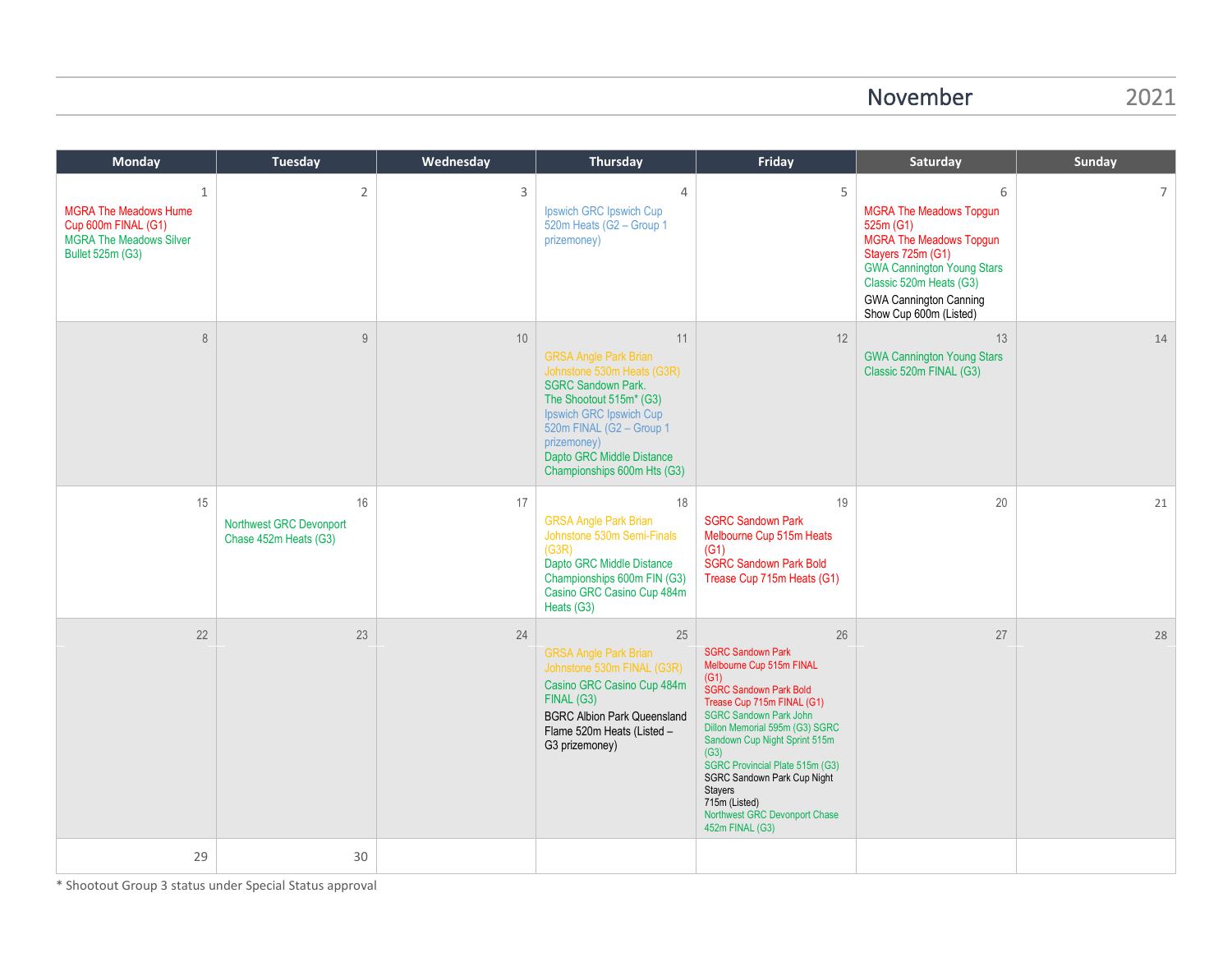#### December 2021

| <b>Monday</b> | <b>Tuesday</b>                                                   | Wednesday    | <b>Thursday</b>                                                                                                                                                                                                                       | Friday                                             | Saturday                                                                                                                                                                                                                                                  | <b>Sunday</b>                                                                                                                                  |
|---------------|------------------------------------------------------------------|--------------|---------------------------------------------------------------------------------------------------------------------------------------------------------------------------------------------------------------------------------------|----------------------------------------------------|-----------------------------------------------------------------------------------------------------------------------------------------------------------------------------------------------------------------------------------------------------------|------------------------------------------------------------------------------------------------------------------------------------------------|
|               |                                                                  | $\mathbf{1}$ | $\overline{2}$<br>Dapto GRC Megastar 520m<br>Heats (G1)<br><b>BGRC Albion Park Queensland</b><br>Flame 520m FINAL (Listed -<br>G3 prizemoney)                                                                                         | 3<br>The Gardens Newcastle Cup<br>Heats 715m (G3)  | $\overline{4}$<br><b>GWA Cannington Anniversary</b><br>Cup 520m Heats (Listed)                                                                                                                                                                            | 5                                                                                                                                              |
| 6             | $\overline{7}$                                                   | 8            | 9<br>Dapto GRC Megastar 520m<br>FINAL (G1)<br><b>HGRC Hobart Thousand 461m</b><br>Heats (G1)<br><b>BGRC Albion Park QLD Derby</b><br>Heats 520m (G2)<br><b>BGRC Albion Park QLD</b><br>Futurity Heats 520m (G2)                       | 10<br>The Gardens Newcastle Cup<br>FINAL 715m (G3) | 11<br><b>GWA Cannington Anniversary</b><br>Cup 520m Final (Listed)                                                                                                                                                                                        | 12<br><b>SCRC Sandown Park Laurels</b><br>Classic 515m Heats (G2)                                                                              |
| 13            | 14                                                               | 15           | 16<br><b>HGRC Hobart Thousand 461m</b><br>FINAL (G1)<br><b>SCRC Sandown Park Laurels</b><br>515m FINAL (G2)<br><b>BGRC Albion Park QLD Derby</b><br><b>FINAL 520m (G2)</b><br><b>BGRC Albion Park QLD</b><br>Futurity FINAL 520m (G2) | 17                                                 | 18<br><b>NSW GBOTA Wentworth Park</b><br><b>NSW Christmas Gift 520m</b><br>FINAL (G3)<br><b>NSW GBOTA Wentworth Park</b><br>NSW Christmas Cheer 720m<br>FINAL (G3)<br><b>GWA Cannington WA</b><br>Christmas Gift 715m (Listed)<br><b>MGRA THE PHOENIX</b> | 19<br>Sale & District GRC Sale Cup<br>650m Heats (G1)<br>Capalaba GRC National<br><b>Straight Track Championship</b><br>GRAND FINAL 366m (G3)* |
| 20            | 21                                                               | 22           | 23<br><b>MGRA The Meadows Silver</b><br>Chief 525m Heats (G1)                                                                                                                                                                         | 24                                                 | 25                                                                                                                                                                                                                                                        | 26<br>Sale & District GRC Sale Cup<br>650m FINAL (G1)                                                                                          |
| 27            | 28<br><b>NSW GBOTA</b><br>Gosford<br>Gosford Cup 515m Heats (G2) | 29           | 30<br><b>BGRC Albion Park Golden</b><br>Sands Heats 600m (G2 - G1<br>prizemoney)                                                                                                                                                      | 31                                                 |                                                                                                                                                                                                                                                           |                                                                                                                                                |

Note: The Phoenix has been highlighted but has not been Group classified.

\*NSTC State Qualifiers: NSW Richmond 324m Nov 27, Dec 4. Vic Healesville 350m Nov 28, Dec 5, SA Murray Bridge 350m Nov 30, Dec 7. Qld Capalaba 366m Dec 5, Dec 12.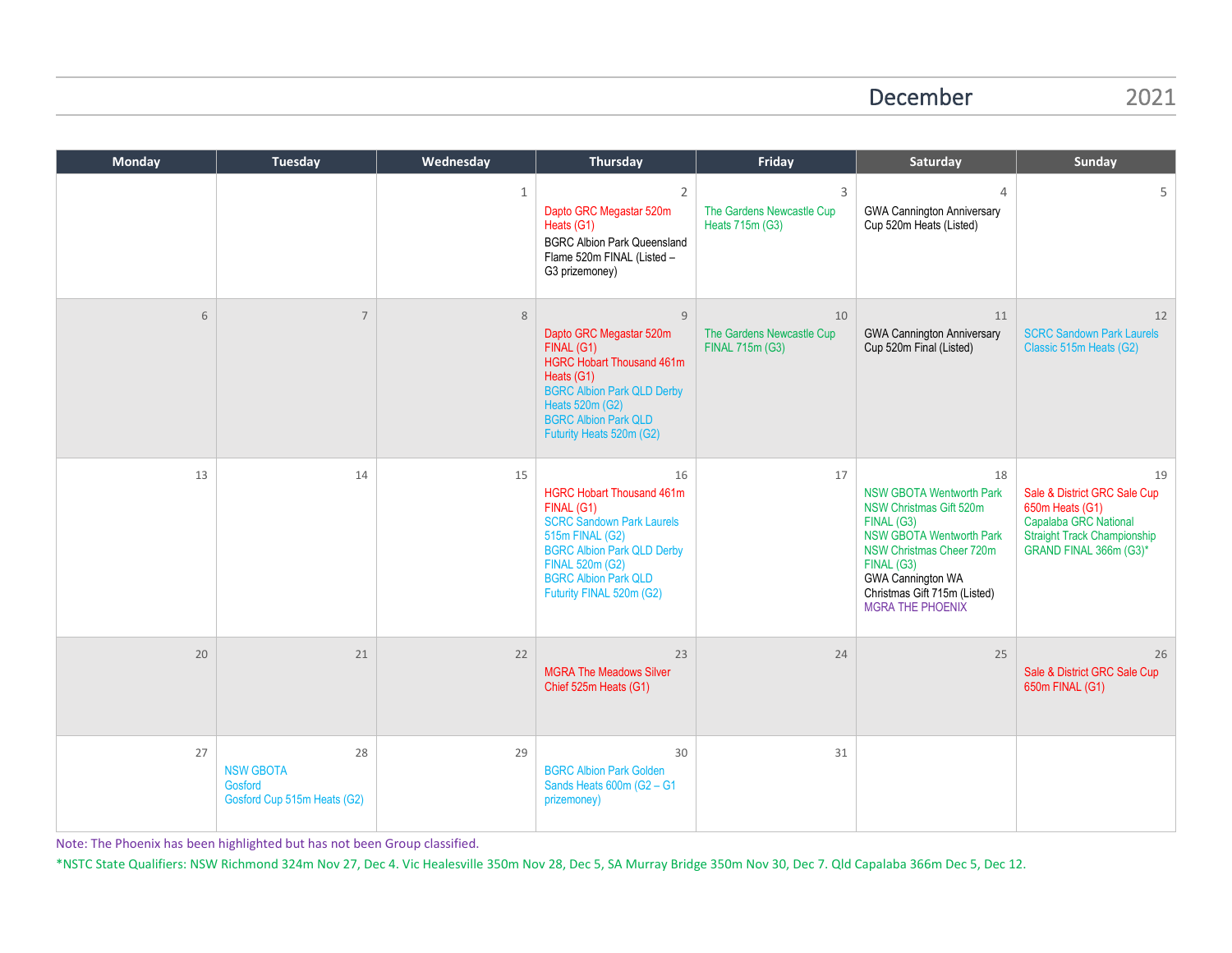## January 2022

| <b>Monday</b>                                                                                                         | Tuesday                                                                      | Wednesday                                          | <b>Thursday</b>                                                                                                                                                                                 | Friday                                                                                                                                                                            | Saturday                                                                                                                                                                                                                                                                                                                                                                                                 | Sunday         |
|-----------------------------------------------------------------------------------------------------------------------|------------------------------------------------------------------------------|----------------------------------------------------|-------------------------------------------------------------------------------------------------------------------------------------------------------------------------------------------------|-----------------------------------------------------------------------------------------------------------------------------------------------------------------------------------|----------------------------------------------------------------------------------------------------------------------------------------------------------------------------------------------------------------------------------------------------------------------------------------------------------------------------------------------------------------------------------------------------------|----------------|
|                                                                                                                       |                                                                              |                                                    |                                                                                                                                                                                                 |                                                                                                                                                                                   | $\mathbf{1}$<br><b>MGRA The Meadows Silver</b><br>Chief 525m FINAL (G1)<br><b>GWA Cannington Summer</b><br>Chase 600m Heats (Listed)                                                                                                                                                                                                                                                                     | $\overline{2}$ |
| $\overline{3}$                                                                                                        | $\overline{4}$<br><b>NSW GBOTA</b><br>Gosford<br>Gosford Cup 515m FINAL (G2) | 5                                                  | 6<br><b>BGRC Albion Park Golden</b><br>Sands FINAL 600m (G3 - G1<br>prizemoney)<br>GRSA Angle Park SA Sprint<br>Championship 530m Heats (L)                                                     | 7<br><b>Warragul GRC Warragul Cup</b><br>460m Heats (G2)<br><b>GWA Mandurah Birthday Cup</b><br>405m Heats (G2)                                                                   | 8<br><b>GWA Cannington Summer</b><br>Chase 600m FINAL (Listed)                                                                                                                                                                                                                                                                                                                                           | $\overline{9}$ |
| 10                                                                                                                    | 11                                                                           | 12                                                 | 13<br><b>BGRC Albion Park Golden</b><br>Ticket 520m Heats (G3)<br>GRSA Angle Park SA Sprint<br>Championship 530m FINAL<br>(Listed)                                                              | 14<br><b>Wentworth Park National Derby</b><br>520m Heats (G1)<br><b>Wentworth Park National</b><br>Futurity 520m Heats (G1)<br><b>GWA Mandurah Birthday Cup</b><br>405m FINAL(G2) | 15<br><b>NSW GBOTA Wentworth Park</b><br>Paws of Thunder 520m Heats (G1)<br><b>NSW GBOTA Wentworth Park</b><br>Summer Distance Plate 720m<br>Heats (G2)<br>Warragul GRC Warragul Cup 460m<br>FINAL(G2)                                                                                                                                                                                                   | 16             |
| 17                                                                                                                    | 18                                                                           | 19                                                 | 20<br><b>BGRC Albion Park Golden</b><br>Ticket 520m FINAL (G3)<br><b>SGRC Sandown Park</b><br>Australian Sprint 515m (Listed)<br><b>SGRC Sandown Park</b><br>Maidment Memorial 595m<br>(Listed) | 21<br><b>TGRC Traralgon Cup 450m</b><br>Heats (G2)                                                                                                                                | 22<br><b>NSW GBOTA Wentworth Park</b><br>Paws of Thunder 520m FINAL (G1)<br><b>Wentworth Park National Futurity</b><br>520m FINAL (G1)<br><b>Wentworth Park National Derby</b><br>520m FINAL(G1)<br><b>NSW GBOTA Wentworth Park</b><br>Summer Distance Plate 720m<br>FINAL (G2)<br>NSW GBOTA Wentworth Park The<br>Collerson 520m (Listed)<br>Ipswich GRC Vince Curry Memorial<br>Maiden 520m Heats (G3) | 23             |
| 24<br><b>LGRC Launceston Launceston</b><br>Cup 515m Heats (G2)                                                        | 25                                                                           | 26<br><b>TGRC Traralgon Cup 450m</b><br>FINAL (G2) | 27<br><b>BGRC Albion Park Gold Bullion</b><br>520m Heats (G1)<br><b>BGRC Albion Park Gold Cup</b><br>710m Heats (G3 - G1<br>prizemoney)                                                         | 28                                                                                                                                                                                | 29<br>Ipswich GRC Vince Curry<br>Memorial Maiden 520m Semi<br>Finals (G3)<br>GWA Sandi's Me Mum 520m<br>Heats (Listed)                                                                                                                                                                                                                                                                                   | 30             |
| 31<br><b>Bathurst GRC</b><br>Bathurst Cup Heats 520m (G3)<br><b>LGRC Launceston Launceston</b><br>Cup 515m FINAL (G2) |                                                                              |                                                    |                                                                                                                                                                                                 |                                                                                                                                                                                   |                                                                                                                                                                                                                                                                                                                                                                                                          |                |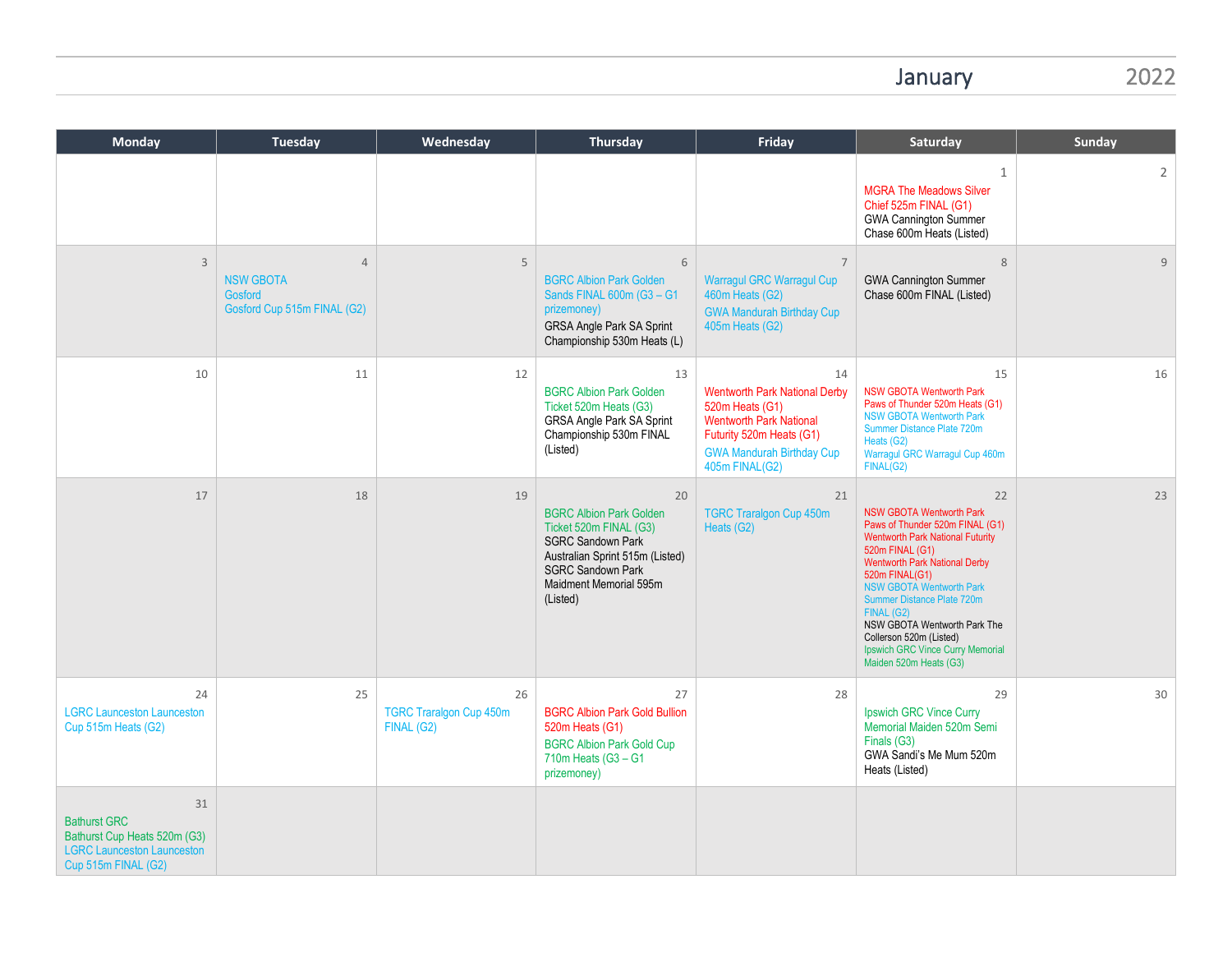## February 2022

| <b>Monday</b>  | <b>Tuesday</b> | Wednesday                                                                                                                                                        | Thursday                                                                                                                               | Friday                                                                                                                                                            | Saturday                                                                                                                                                                                                                                                                                | <b>Sunday</b>                                            |
|----------------|----------------|------------------------------------------------------------------------------------------------------------------------------------------------------------------|----------------------------------------------------------------------------------------------------------------------------------------|-------------------------------------------------------------------------------------------------------------------------------------------------------------------|-----------------------------------------------------------------------------------------------------------------------------------------------------------------------------------------------------------------------------------------------------------------------------------------|----------------------------------------------------------|
|                | $\mathbf{1}$   | 2<br><b>Ballarat GRC</b><br>Western Districts Derby 450m<br>Heats (Listed)                                                                                       | 3<br><b>BGRC Albion Park Gold Bullion</b><br>520m FINAL (G1)<br><b>BGRC Albion Park Gold Cup</b><br>710m FINAL (G3 - G1<br>Prizemoney) | $\overline{4}$<br><b>Bathurst GRC</b><br>Bathurst Cup FINAL 520m (G3)                                                                                             | 5<br>GWA Sandi's Me Mum 520m<br>FINAL (Listed)<br>Ipswich GRC Vince Curry<br>Memorial Maiden 520m FINAL<br>(G3)                                                                                                                                                                         | 6                                                        |
| $\overline{7}$ | $\,8\,$        | $\overline{9}$<br><b>Ballarat GRC Western Districts</b><br>Derby 450m FINAL (Listed)<br><b>MGRA The Meadows GRV</b><br>Victorian Bred Maiden Heats<br>525m (G3R) | 10                                                                                                                                     | 11                                                                                                                                                                | 12<br><b>MGRA The Meadows</b><br>Australian Cup Prelims 525m<br>(G1)<br><b>MGRA The Meadows Temlee</b><br>525m (G1)<br><b>MGRA The Meadows Rookie</b><br>Rebel 600m (G1)<br><b>MGRA The Meadows Zoom</b><br>Top 725m (G1)<br><b>GWA Cannington Puppy</b><br>Classic 520m Heats (Listed) | 13<br><b>NSW GBOTA Bulli Gold Cup</b><br>472m Heats (G2) |
| 14             | 15             | 16<br><b>MGRA The Meadows GRV</b><br>Victorian Bred Maiden Semi-<br>finals $525m$ (G3R)                                                                          | 17                                                                                                                                     | 18                                                                                                                                                                | 19<br><b>MGRA The Meadows</b><br>Australian Cup Heats 525m<br>(G1)<br><b>MGRA The Meadows Fanta</b><br><b>Bale Super Stayers Heats</b><br>725m (G1)<br><b>GWA Cannington Puppy</b><br>Classic 520m FINAL (Listed                                                                        | 20<br><b>NSW GBOTA Bulli Gold Cup</b><br>472m FINAL (G2) |
| 21             | 22             | 23                                                                                                                                                               | 24                                                                                                                                     | 25<br><b>Richmond GRC Richmond</b><br>Derby Heats 535m (G2)<br><b>Richmond GRC Richmond</b><br>Oaks Heats 535m (G2)<br>Horsham GRC Horsham Cup<br>Heats 485m (G2) | 26<br><b>MGRA The Meadows</b><br><b>Australian Cup FINAL</b><br>525m (G1)<br><b>MGRA</b> The Meadows Fanta<br><b>Bale Super Stayers FINAL</b><br>725m (G1)<br><b>MGRA Country Championship</b><br>525m (G3)<br>MGRA The Meadows GRV<br>Victorian Bred Maiden FINAL<br>525m (G3R)        | 27                                                       |
| 28             |                |                                                                                                                                                                  |                                                                                                                                        |                                                                                                                                                                   |                                                                                                                                                                                                                                                                                         |                                                          |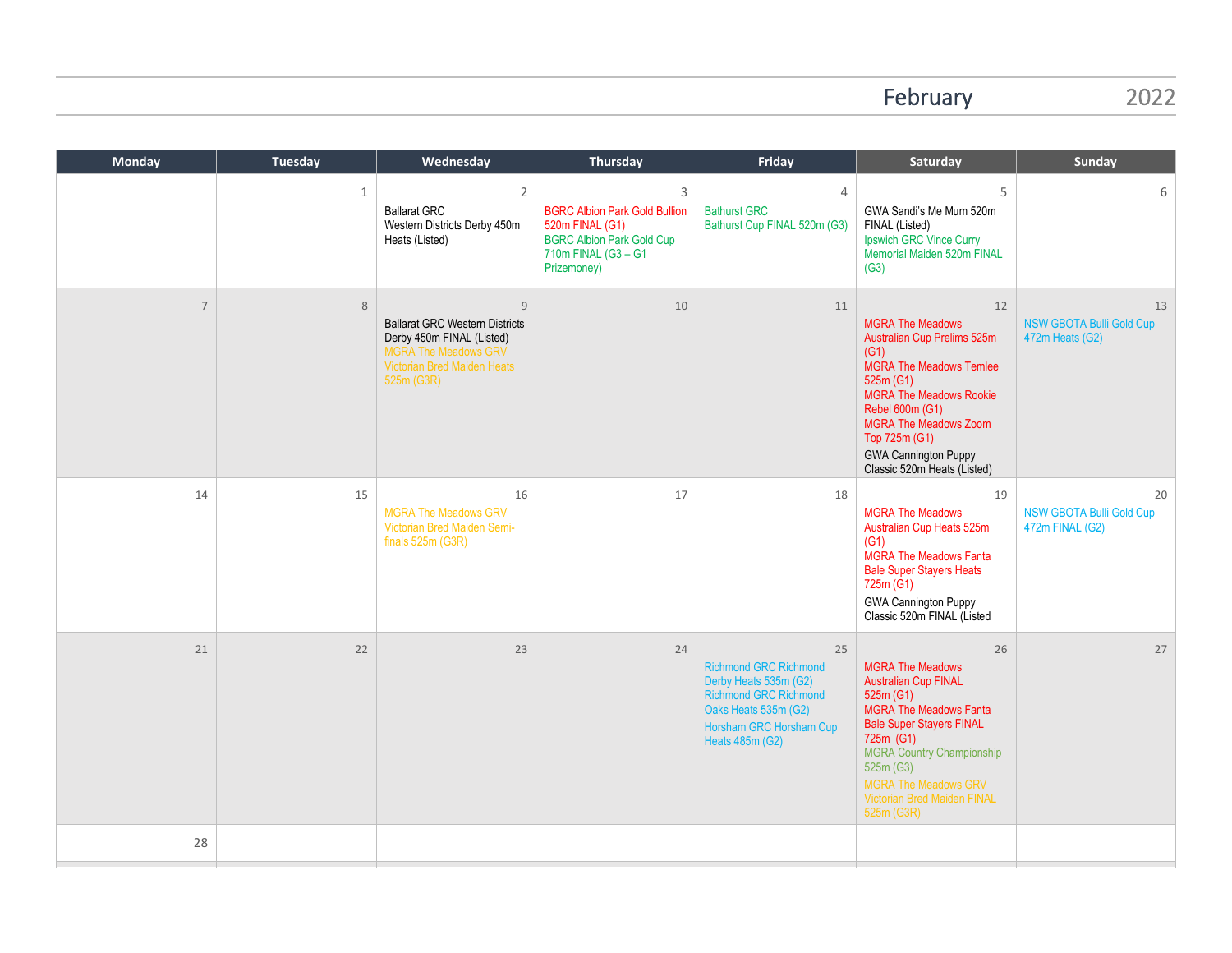March 2022

| <b>Monday</b>                                                                                                                                                                  | <b>Tuesday</b> | Wednesday                                                                                                                                                    | Thursday                                                                   | Friday                                                                                                                                                                               | Saturday                                                                                                                                                                                                                                      | <b>Sunday</b>                                       |
|--------------------------------------------------------------------------------------------------------------------------------------------------------------------------------|----------------|--------------------------------------------------------------------------------------------------------------------------------------------------------------|----------------------------------------------------------------------------|--------------------------------------------------------------------------------------------------------------------------------------------------------------------------------------|-----------------------------------------------------------------------------------------------------------------------------------------------------------------------------------------------------------------------------------------------|-----------------------------------------------------|
|                                                                                                                                                                                | $\mathbf{1}$   | $\overline{2}$                                                                                                                                               | $\mathsf{3}$                                                               | $\overline{4}$<br>Horsham GRC Horsham Cup<br><b>FINAL 485m (G2)</b><br><b>Richmond GRC Richmond</b><br>Derby FINAL 535m (G2)<br><b>Richmond GRC Richmond</b><br>Oaks FINAL 535m (G2) | 5<br><b>GWA Cannington Canning</b><br>Trophy 520m FINAL (Listed)                                                                                                                                                                              | 6                                                   |
| $\overline{7}$                                                                                                                                                                 | 8              | 9                                                                                                                                                            | 10                                                                         | 11                                                                                                                                                                                   | 12<br><b>GWA Cannington Perth Cup</b><br>Heats 520m (G1)<br><b>GWA Cannington Galaxy</b><br>Heats $715m(G1)$                                                                                                                                  | 13                                                  |
| 14<br><b>Shepparton GRC Shepparton</b><br>Cup 450m Heats (G2)<br><b>NSW GBOTA Maitland</b><br>Maitland Cup Heats 450m<br>(G2)<br>GRSA Murray Bridge Cup<br>455m Heats (Listed) | 15             | 16                                                                                                                                                           | 17                                                                         | 18                                                                                                                                                                                   | 19<br><b>GWA Cannington Perth Cup</b><br>FINAL 520m (G1)<br><b>GWA Cannington Galaxy</b><br>FINAL 715m (G1)<br><b>GWA Cannington Perth Cup</b><br>Consolation 520m (G3)<br><b>Shepparton GRC Shepparton</b><br>Cup <sup>450m</sup> FINAL (G2) | 20<br>GRSA Murray Bridge Cup<br>455m FINAL (Listed) |
| 21<br><b>NSW GBOTA Maitland</b><br>Maitland Cup FINAL 450m<br>(G2)<br><b>Bundaberg GRC Bundaberg</b><br>Cup 550m Heats (G3)                                                    | 22             | 23<br><b>NSW GBOTA Wentworth</b><br>Park Magic Maiden<br>Heats 520m (G3)                                                                                     | 24                                                                         | 25                                                                                                                                                                                   | 26<br><b>NSW GBOTA Wentworth Park</b><br><b>Golden Easter Egg</b><br>Heats 520m (G1)                                                                                                                                                          | 27                                                  |
| 28<br><b>Bundaberg GRC Bundaberg</b><br>Cup 550m FINAL (G3)                                                                                                                    | 29             | 30<br><b>NSW GBOTA Wentworth</b><br><b>Park New Sensation</b><br>Heats 520m (G3)<br><b>NSW GBOTA Wentworth</b><br>Park Magic Maiden Semi<br>Finals 520m (G3) | 31<br><b>SGRC Sandown Park</b><br><b>Launching Pad Heats</b><br>515m (G3R) |                                                                                                                                                                                      |                                                                                                                                                                                                                                               |                                                     |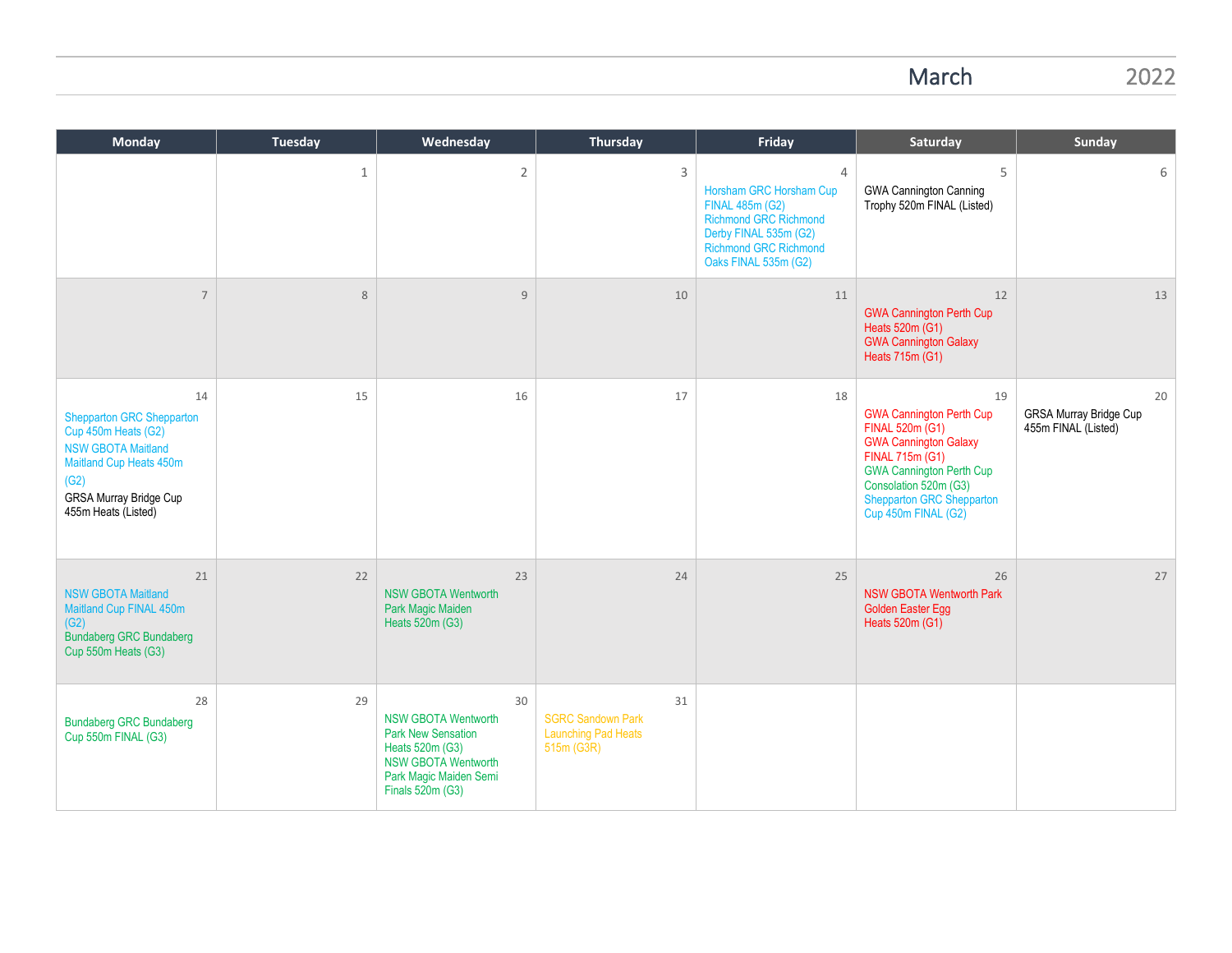# April 2022

| Monday                                                    | Tuesday | Wednesday | Thursday                                                                                                               | Friday                                                                                                                                                                   | Saturday                                                                                                                                                                                                                                                                                                                                                                                                                                                                                                                                            | Sunday                                                                                        |
|-----------------------------------------------------------|---------|-----------|------------------------------------------------------------------------------------------------------------------------|--------------------------------------------------------------------------------------------------------------------------------------------------------------------------|-----------------------------------------------------------------------------------------------------------------------------------------------------------------------------------------------------------------------------------------------------------------------------------------------------------------------------------------------------------------------------------------------------------------------------------------------------------------------------------------------------------------------------------------------------|-----------------------------------------------------------------------------------------------|
|                                                           |         |           |                                                                                                                        | $\mathbf{1}$<br>Geelong GRC Geelong Cup 520m<br>Heats (G2)                                                                                                               | $\overline{2}$<br><b>NSW GBOTA Wentworth Park Golden</b><br>Easter Eqq Semi-Finals 520m (G1)<br>NSW GBOTA Wentworth Park<br>Association Cup 720m Heats 720m (G1)<br>NSW GBOTA Wentworth Park Ultra<br>Sense Heats 520m (Listed)<br>GWA Cannington Lew Dorsa Memorial<br>520m<br>Heats (Listed)<br>Ipswich GRC Ipswich Auction Series<br>520m Heats (G3R)                                                                                                                                                                                            | $\overline{3}$<br><b>GRSA Mount Gambier Gold Cup</b><br>512m heats (Listed)                   |
| $\overline{4}$                                            | 5       | 6         | $\overline{7}$<br><b>SGRC Sandown Park</b><br>Launching Pad Semi-<br>Finals 515m (G3R)                                 | 8<br>Geelong GRC Geelong Cup 520m<br>FINAL (G2)<br>GWA Mandurah Good Friday Cup<br>405m Heats (Listed)                                                                   | $\overline{9}$<br>NSW GBOTA Wentworth Park Golden<br>Easter Egg FINAL 520m (G1)<br><b>NSW GBOTA Wentworth Park</b><br>Association Cup 720m FINAL 720m (G1)<br>NSW GBOTA Wentworth Park Magic<br>Maiden FINAL 520m (G3)<br><b>NSW GBOTA Wentworth Park New</b><br>Sensation FINAL 520m (G3)<br><b>NSW GBOTA Wentworth Park The</b><br>Ambrosoli 520m (G3)<br>NSW GBOTA Wentworth Park Ultra<br>Sense FINAL 520m (Listed)<br>GWA Cannington Lew Dorsa Memorial<br>520m Final (Listed)<br>Ipswich GRC Ipswich Auction Series<br>520m Semi Finals (G3R) | 10<br><b>GRSA Mount Gambier Gold Cup</b><br>512m FINAL (Listed)                               |
| 11                                                        | 12      | 13        | 14<br><b>SGRC Sandown Park</b><br>Easter Gift 515m G3<br><b>SGRC Sandown Park</b><br>Launching Pad FINAL<br>515m (G3R) | Good Friday 15<br>GWA Mandurah Good Friday Cup<br>405m FINAL (Listed)                                                                                                    | 16<br>Ipswich GRC Ipswich Auction<br>Series 520m FINAL (G3R)<br>GWA Cannington The Miata 715m Heats<br>(G3)                                                                                                                                                                                                                                                                                                                                                                                                                                         | Easter Sunday 17<br>Shoalhaven GRC<br>Nowra Puppy Classic 520m Heats<br>(G3 - G2 prize money) |
| 18<br><b>Ballarat GRC Ballarat Cup 450m</b><br>Heats (G2) | 19      | 20        | 21                                                                                                                     | 22<br><b>Ballarat GRC Ballarat Cup 450m</b><br>FINAL (G2)<br>Rockhampton GRC Rockhampton<br>Cup 510m Heats (G3)<br>GWA Cannington Mandurah Derby<br>490m Heats (Listed)  | 23<br>Shoalhaven GRC<br>Nowra Puppy Classic 520m FINAL<br>$(G3 - G2)$ prize money)<br>GWA Cannington The Miata 715m FINAL<br>(G3)                                                                                                                                                                                                                                                                                                                                                                                                                   | 24                                                                                            |
| 25                                                        | 26      | 27        | 28<br>Warrnambool GRC Warrnambool<br>Cup Heats 450m (G2)                                                               | 29<br>Rockhampton GRC Rockhampton<br>Cup 510m Finals (G3)<br>GWA Cannington Mandurah Derby<br>490m FINAL (Listed)<br>GWA Cannington Mandurah Oaks<br>490m Heats (Listed) | 30<br><b>NSW GBOTA Wentworth Park Bob</b><br>Payne Sprint 520m Heats (G3)<br><b>NSW GBOTA Wentworth Park</b><br>Ladies Bracelet Heats (G3)<br><b>NSW GBOTA Wentworth Park Gold</b><br>Cup Heats 720m (G3)                                                                                                                                                                                                                                                                                                                                           |                                                                                               |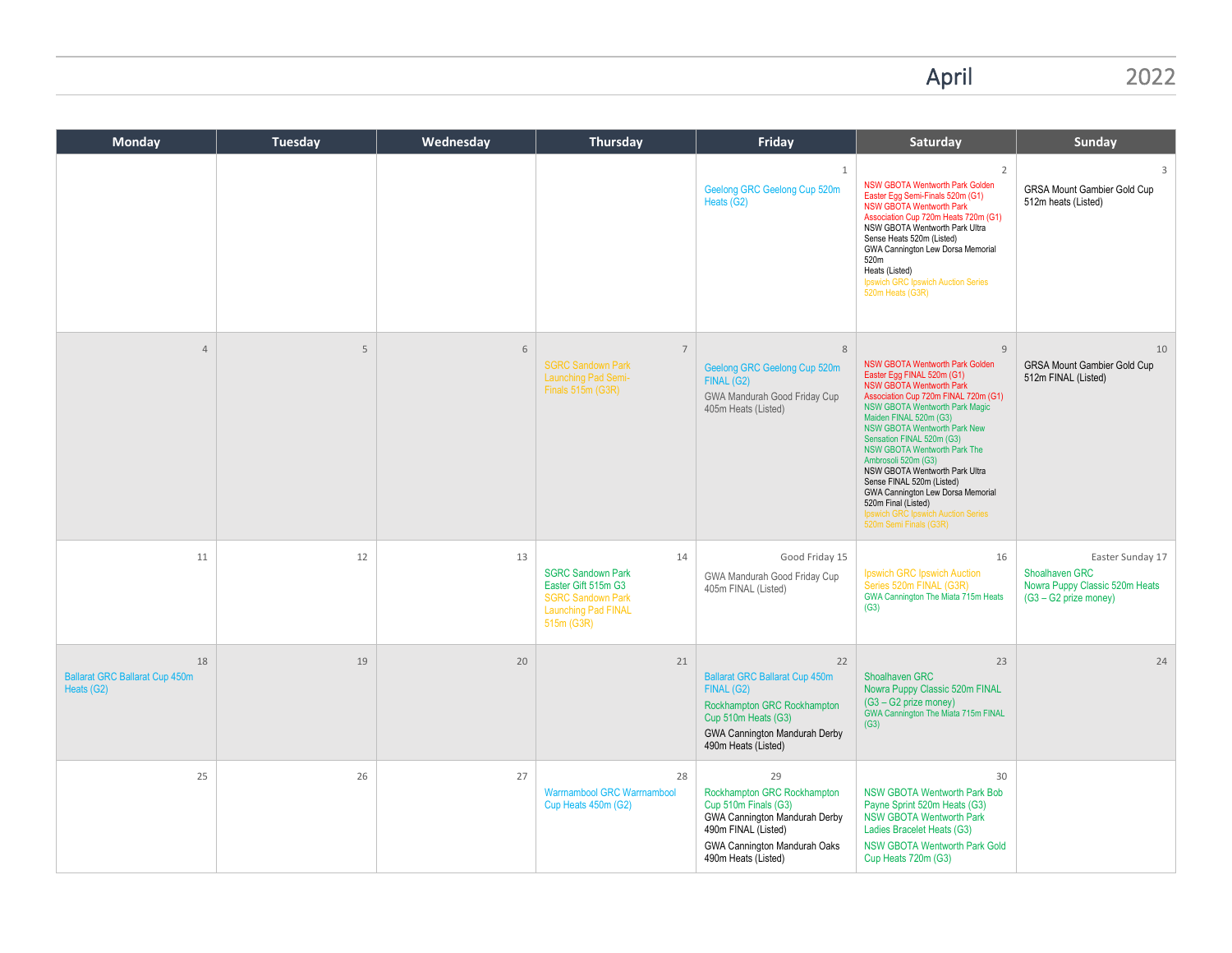May 2022

| <b>Monday</b>  | Tuesday        | Wednesday                                                            | Thursday                                                                                                                                                                                                                                                                                                                                                                | Friday                                                   | Saturday                                                                                                                                                                                                              | Sunday                                                                                                                                                                                                              |
|----------------|----------------|----------------------------------------------------------------------|-------------------------------------------------------------------------------------------------------------------------------------------------------------------------------------------------------------------------------------------------------------------------------------------------------------------------------------------------------------------------|----------------------------------------------------------|-----------------------------------------------------------------------------------------------------------------------------------------------------------------------------------------------------------------------|---------------------------------------------------------------------------------------------------------------------------------------------------------------------------------------------------------------------|
|                |                |                                                                      |                                                                                                                                                                                                                                                                                                                                                                         |                                                          |                                                                                                                                                                                                                       | $\mathbf{1}$<br><b>GGRC Grafton Cup 450m Heats</b><br>(G3)                                                                                                                                                          |
| $\overline{2}$ | $\overline{3}$ | $\overline{4}$<br>Warrnambool GRC Warrnambool<br>Cup FINAL 450m (G2) | 5                                                                                                                                                                                                                                                                                                                                                                       | 6<br>GWA Cannington Mandurah Oaks<br>490m FINAL (Listed) | $\overline{7}$<br><b>NSW GBOTA Wentworth Park Bob</b><br>Payne Sprint 520m FINAL (G3)<br><b>NSW GBOTA Wentworth Park</b><br>Ladies Bracelet FINAL (G3)<br><b>NSW GBOTA Wentworth Park Gold</b><br>Cup FINAL 720m (G3) | 8<br>Sandown Park Lizrene Speed Star<br>715m (G3)<br><b>SGRC Sandown The Racecallers</b><br>Speed Star 595m (G3) SGRC<br>Sandown Bill Collins Speed Star<br>515m (G3)<br><b>GGRC Grafton Cup 450m FINAL</b><br>(G3) |
| 9              | 10             | 11                                                                   | 12<br><b>SGRC Sandown Park Sapphire</b><br>Crown Heats 515m (G1)<br><b>SGRC Sandown Park Harrison</b><br>Dawson 515m Heats (G1)<br>BGRC Young Guns Heats 520m<br>(Listed)<br><b>BGRC Albion Park Carnival Chase</b><br>600m Heats (Listed)<br><b>GRSA Angle Park Howard Ashton</b><br>Heats 530m (G3R)                                                                  | 13                                                       | 14<br><b>GWA Cannington WA Derby Heats</b><br>520m (G2)<br>DGRC The Brother Fox 516m<br>Heats (G3 - G2 prize money)                                                                                                   | 15                                                                                                                                                                                                                  |
| 16             | 17             | 18                                                                   | 19<br><b>SGRC Sandown Park Sapphire</b><br>Crown FINAL 515m (G1)<br><b>SGRC Sandown Park Harrison</b><br>Dawson 515m FINAL (G1)<br><b>SGRC Sandown Park Sandown</b><br>Cup Heats 715m (G1)<br><b>GRSA Angle Park Howard Ashton</b><br>Semi Finals 530m (G3R)<br>BGRC Young Guns 520m FINAL<br>(Listed)<br><b>BGRC</b> Albion Park Carnival Chase<br>600m Final (Listed) | 20                                                       | 21<br><b>GWA Cannington WA Derby FINAL</b><br>520m (G2)<br><b>GWA Cannington WA Oaks Heats</b><br>520m (G2)<br>DGRC The Brother Fox 516m<br>FINAL (G3 - G2 prize money)                                               | 22                                                                                                                                                                                                                  |
| 23             | 24             | 25                                                                   | 26<br><b>SGRC Sandown Park Sandown</b><br>Cup FINAL 715m (G1)<br>SGRC Sandown Park Cup Night<br>Stayers 715m (Listed)<br><b>GRSA Angle Park Howard Ashton</b><br>FINAL 530m (G3R)<br><b>BGRC Albion Park Carnival Sprint</b><br>520m Heats (Listed)                                                                                                                     | 27<br>WGRC Wagga Cup 525m Heats<br>(G3)                  | 28<br>GWA Cannington WA Oaks 520m<br>FINAL (G2)                                                                                                                                                                       | 29                                                                                                                                                                                                                  |
| 30             | 31             |                                                                      |                                                                                                                                                                                                                                                                                                                                                                         |                                                          |                                                                                                                                                                                                                       |                                                                                                                                                                                                                     |